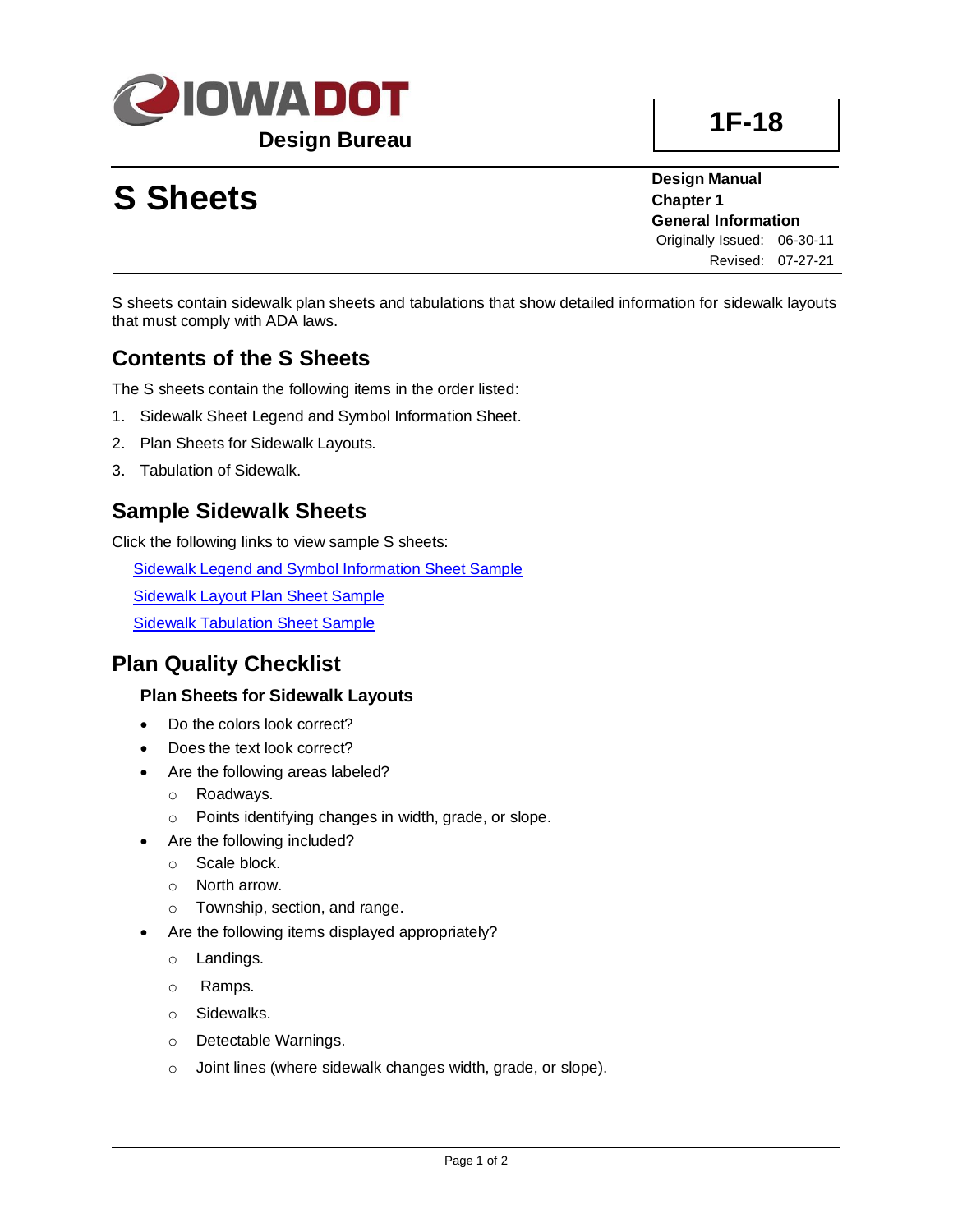#### **Tabulations**

- Is tabulation  $113-10$  or  $113-10A$  included?
- Is it the current version?